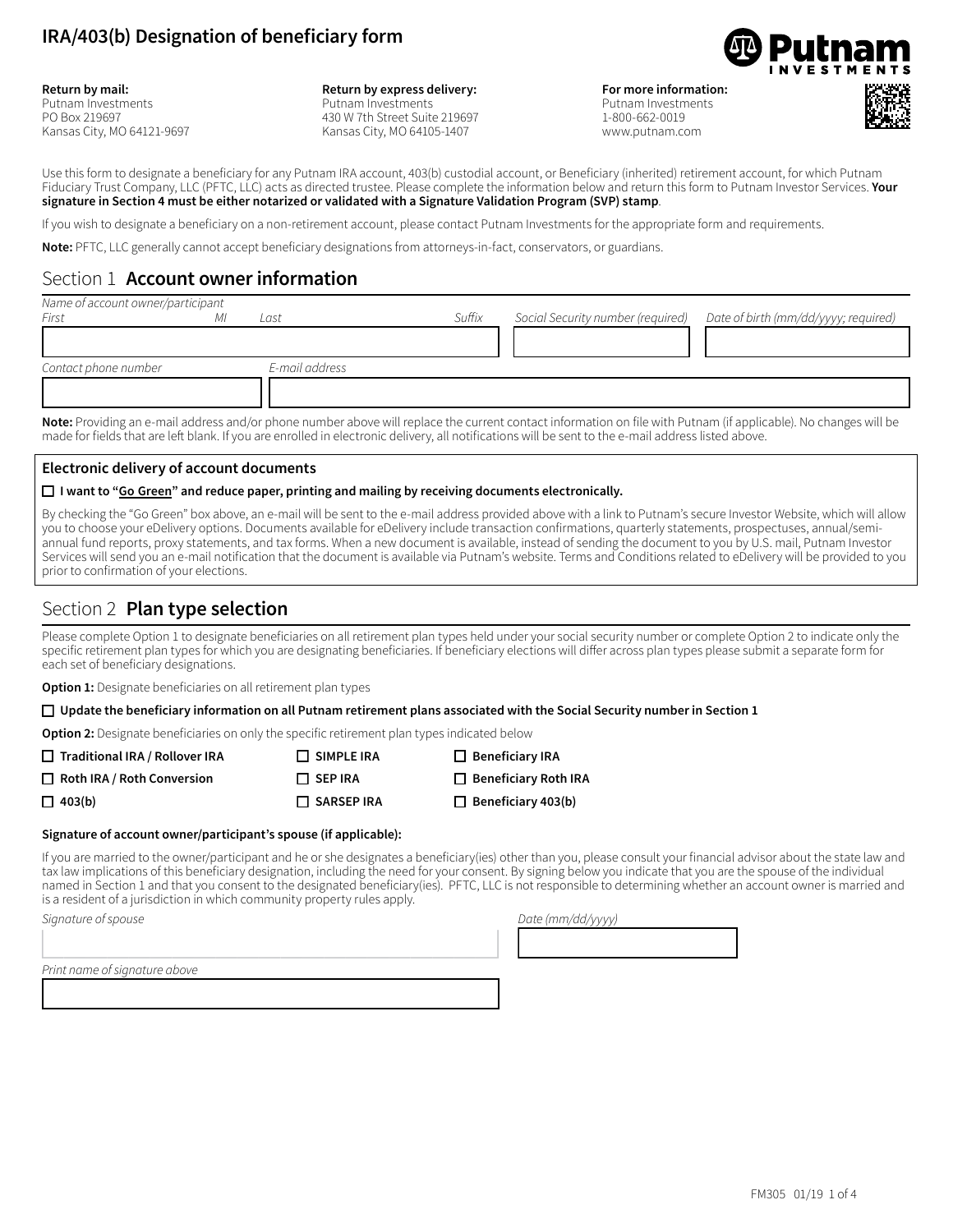**Complete Sections 3A and 3B** to designate primary and contingent beneficiaries respectively for assets payable upon your death from each plan type designated above. For each beneficiary, PFTC, LLC requires the full name, tax identification number, and date of birth. If you name multiple primary or contingent beneficiaries, please specify the percentage each is to receive. If no percentage is specified, your account will be divided among your surviving primary beneficiaries in substantially equal amounts. If no primary beneficiaries survive you, your account will be divided among your surviving contingent beneficiaries. If none of your designated beneficiaries survive you, your account will be distributed as follows:

- For Beneficiary registrations your account will be distributed to your estate
- For all other IRA registrations, your account will be distributed according to the provisions of the IRA plan and disclosure statement
- For all other 403(b) registrations, your account will be distributed according to the provisions of the 403(b) custodial account agreement

**Important:** PFTC, LLC **does not accept customized beneficiary designations** (for example, designations which involve multiple contingencies within a primary or contingent beneficiary category) or "per stirpes" designations. All beneficiaries must be designated as either primary or contingent and must include all identifying information referenced above.

#### **3A: Primary beneficiary(ies):**

Percentages for **primary** beneficiaries **must equal 100%**. For any additional **primary** beneficiary designations, attach a separate page which contains all required information for each beneficiary and must be signed and dated by the Putnam account owner with either a notary or signature validation program stamp for signature authentication.

| Name of individual (First, MI, Last)/Full name of entity/trust (required)        | Relationship  |            | Percentage |  |
|----------------------------------------------------------------------------------|---------------|------------|------------|--|
|                                                                                  | $\Box$ Spouse | Other<br>□ |            |  |
| Social Security/Tax ID number (required)<br>Date of birth (mm/dd/yyyy; required) |               |            |            |  |
| Residential address (street, city, state, ZIP code)                              |               |            |            |  |
| Name of individual (First, MI, Last)/Full name of entity/trust (required)        | Relationship  |            | Percentage |  |
|                                                                                  | $\Box$ Spouse | Other<br>□ |            |  |
| Social Security/Tax ID number (required)<br>Date of birth (mm/dd/yyyy; required) |               |            |            |  |
| Residential address (street, city, state, ZIP code)                              |               |            |            |  |
| Name of individual (First, MI, Last)/Full name of entity/trust (required)        | Relationship  |            | Percentage |  |
|                                                                                  | $\Box$ Spouse | Other<br>п |            |  |
| Social Security/Tax ID number (required)<br>Date of birth (mm/dd/yyyy; required) |               |            |            |  |
| Residential address (street, city, state, ZIP code)                              |               |            |            |  |
| Name of individual (First, MI, Last)/Full name of entity/trust (required)        | Relationship  |            | Percentage |  |
|                                                                                  | $\Box$ Spouse | Other<br>П |            |  |
| Social Security/Tax ID number (required)<br>Date of birth (mm/dd/yyyy; required) |               |            |            |  |
| Residential address (street, city, state, ZIP code)                              |               |            |            |  |
|                                                                                  |               |            |            |  |

**Total primary allocations must equal 100%**

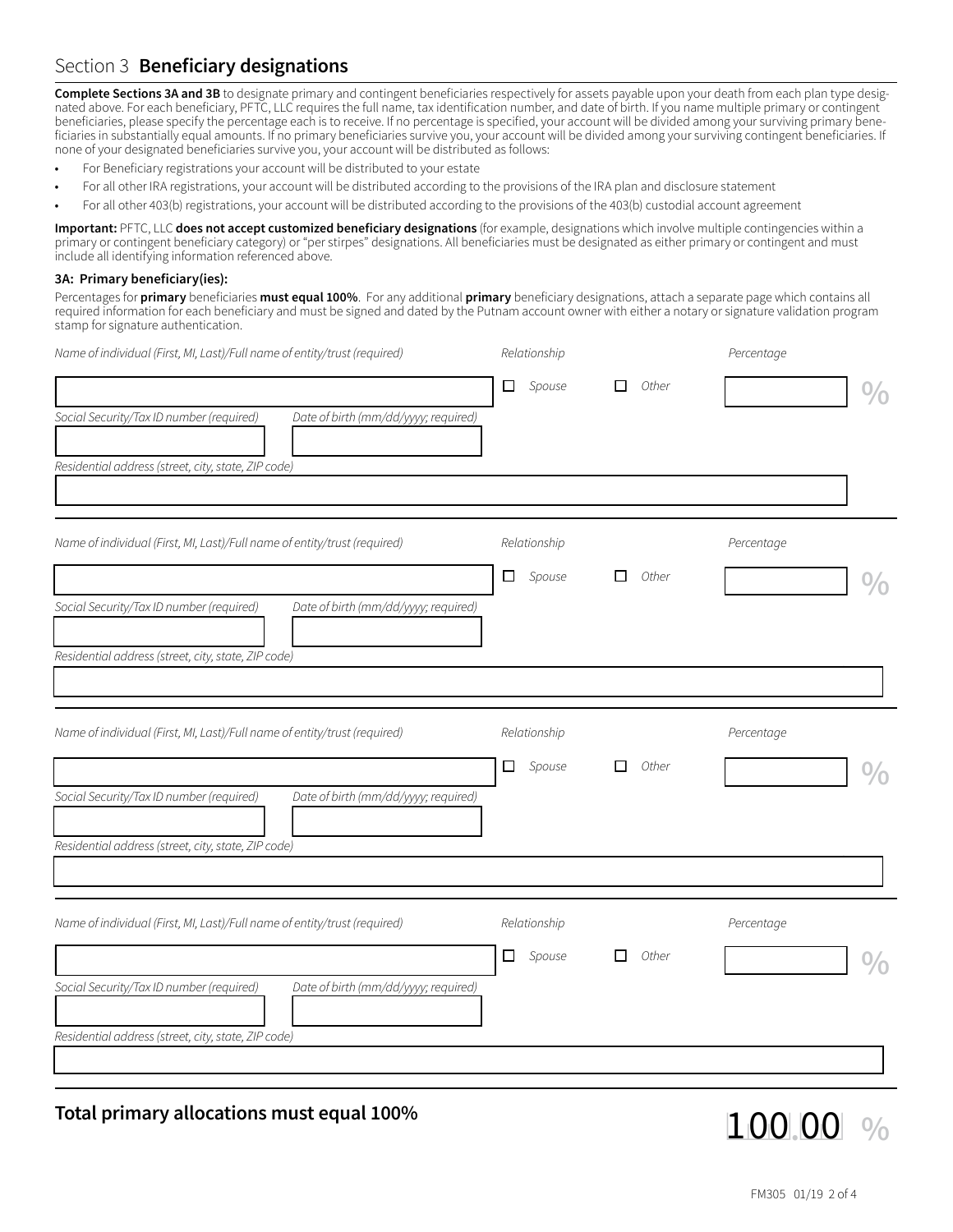# Section 3 **Beneficiary designations (continued)**

### **3B: Contingent beneficiary(ies):**

Percentages for **contingent** beneficiaries **must equal 100%**. For any additional **contingent** beneficiary designations, attach a separate page which contains all required information for each beneficiary and must be signed and dated by the Putnam account owner with either a notary or signature validation program stamp for signature authentication.

| Name of individual (First, MI, Last)/Full name of entity/trust (required)<br>Social Security/Tax ID number (required)<br>Date of birth (mm/dd/yyyy; required)                                                        | Relationship<br>$\Box$ Spouse | п<br>Other | Percentage |
|----------------------------------------------------------------------------------------------------------------------------------------------------------------------------------------------------------------------|-------------------------------|------------|------------|
| Residential address (street, city, state, ZIP code)                                                                                                                                                                  |                               |            |            |
| Name of individual (First, MI, Last)/Full name of entity/trust (required)<br>Social Security/Tax ID number (required)<br>Date of birth (mm/dd/yyyy; required)                                                        | Relationship<br>$\Box$ Spouse | Other<br>п | Percentage |
| Residential address (street, city, state, ZIP code)<br>Name of individual (First, MI, Last)/Full name of entity/trust (required)<br>Social Security/Tax ID number (required)<br>Date of birth (mm/dd/yyyy; required) | Relationship<br>$\Box$ Spouse | Other<br>□ | Percentage |
| Residential address (street, city, state, ZIP code)<br>Name of individual (First, MI, Last)/Full name of entity/trust (required)                                                                                     | Relationship                  |            | Percentage |
| Social Security/Tax ID number (required)<br>Date of birth (mm/dd/yyyy; required)<br>Residential address (street, city, state, ZIP code)                                                                              | $\Box$ Spouse                 | Other<br>П |            |

### **Total contingent allocations must equal 100%**

100 00 %